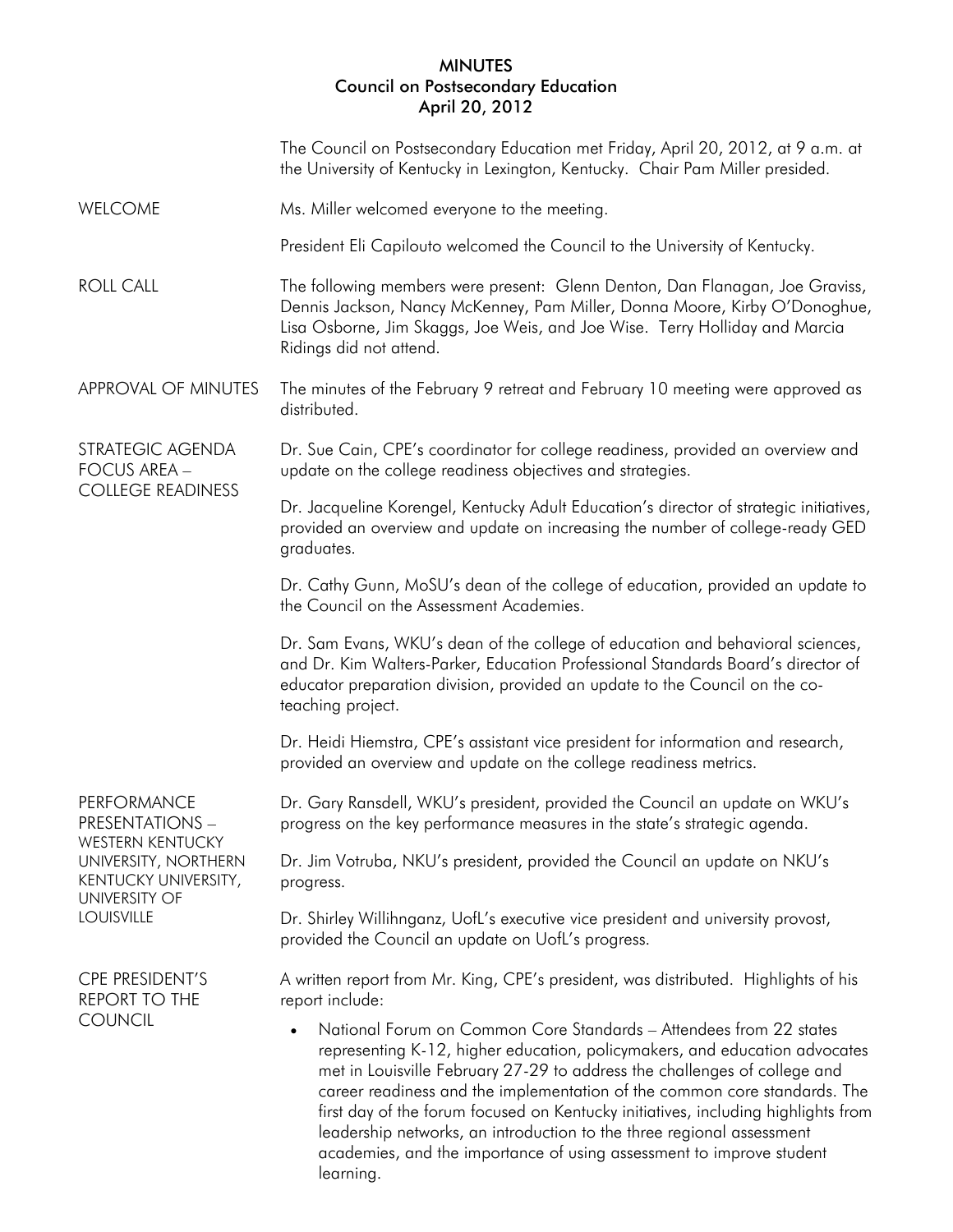The second day brought everyone together from around the country to consider statewide collaboration as multi-state panels shared their ongoing work and implementation strategies. The final day of the forum helped states focus on next steps and provided time for teams to work together on implementation "road maps." One participant described learning that "engagement of leadership is the key to moving education forward." Many left Louisville with ideas that they can share with colleagues in their home states, and others have begun conversations that will continue to prove useful in this work.

- Student Success Summit On April 2-3, CPE hosted the inaugural Kentucky Student Success Summit in Louisville and nearly 300 people attended, representing more than 40 of the public two-year and public and private fouryear institutions, CPE, and community organizations. The speakers were nationally known student success experts and included George Kuh, Joe Cuseo, Larry Abele, and Tom deWit. The workshop sessions focused on the first-year experience, high-impact educational practices, and closing achievement gaps. Speakers presented on a range of student success topics such as the need for deep, "integrative" learning and the right mix of student engagement on the campuses; the experience of Florida State University in promoting student success through the data-driven efforts of a retention team; and proactive strategies to address the root causes of student attrition. The Kentucky Delivery Network discussed the methodology of "delivery" and how it can be used to hit student success targets. There also was an opportunity for campus leaders to share their most effective student success practices during roundtable discussions.
- Fall 2011 Enrollment Report Enrollment in all sectors of postsecondary education in Kentucky increased again in fall 2011. For the first time, the report provides enrollment data on all sectors of postsecondary education operating in Kentucky and includes students attending proprietary schools, out-of-state institutions with campuses in Kentucky, and online institutions licensed to operate in Kentucky. With this new information, there is a much better picture of the scope and breadth of higher education in Kentucky.

With the addition of the student enrollments in the licensed institutions that had not previously been counted, total headcount enrollment in Kentucky is now 305,000, up from 267,000 in the fall of 2010. To put that number in perspective, one in every 11 Kentuckians (age 16 and older) was engaged in some kind of postsecondary study in fall 2011. Looking at just those institutions that have reported historically, enrollment grew 2 percent over the past year and has grown 32 percent in the past ten years.

Public institutions continue to enroll the majority of Kentucky's students, with the public universities enrolling 42 percent of students and KCTCS enrolling 36 percent. AIKCU member institutions (private, not-for-profit colleges and universities) enroll the next largest group with 12 percent. Other licensed institutions enroll 11 percent. Proprietary education enrollments have increased significantly in the past several years, and it is expected to continue to expand in the future. The full enrollment report will be available on the data portal on April 20.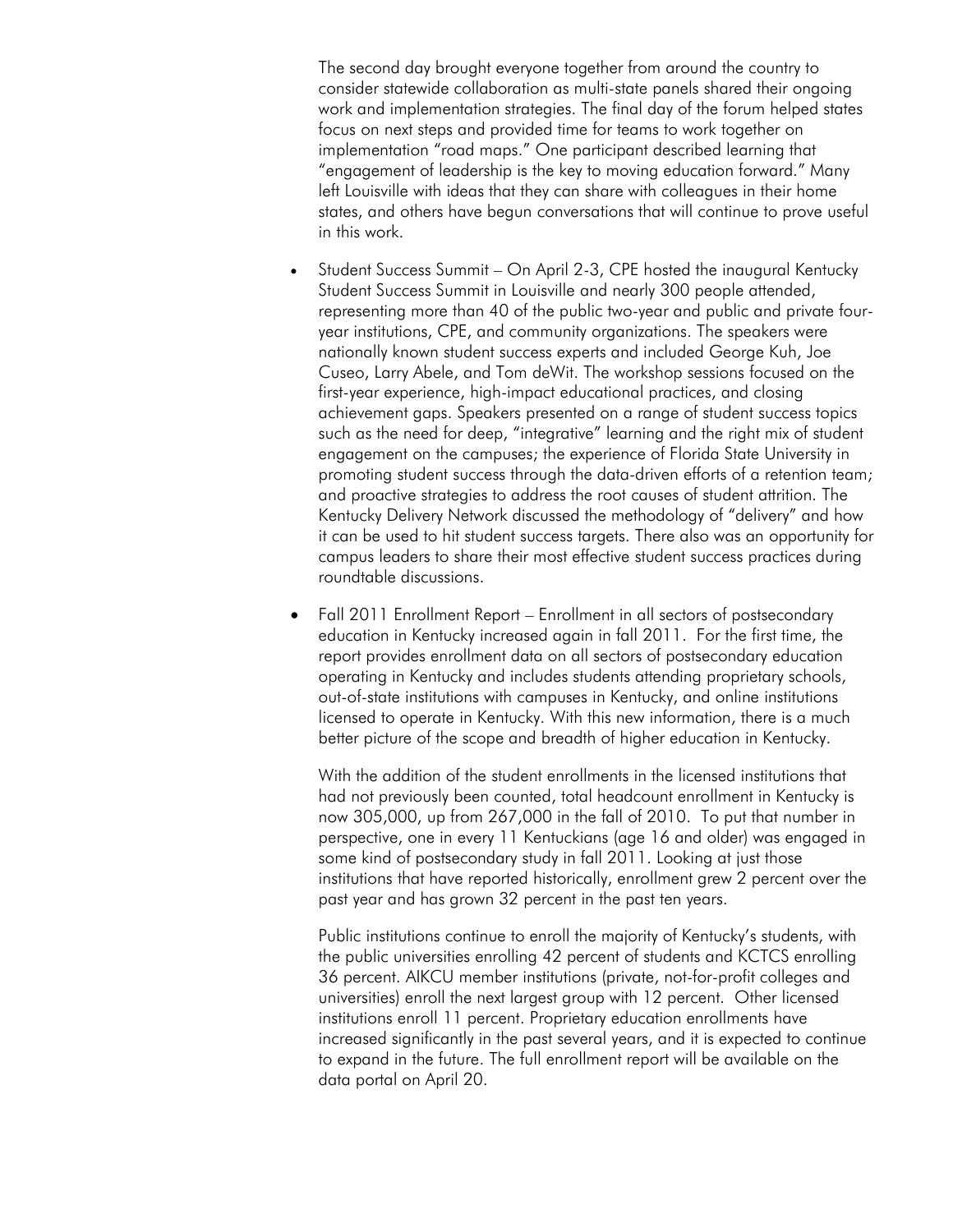- GEARUP Launch At a statewide launch event at Holmes High School Auditorium in Covington in late March, GEAR UP Kentucky 3.0 announced that 29 schools have been selected to participate in a new \$26.9 million college-readiness grant award. GEAR UP (Gaining Early Awareness and Readiness for Undergraduate Programs) anticipates serving 10,000 Kentucky students from low-income schools over the life of the six-year federal grant. The program serves entire student cohorts and follows them throughout middle and high school. An estimated 450 seventh graders from all three northern Kentucky GUK 3.0 schools - Holmes Middle School, Newport Middle School, and Bellevue High School - attended.
- GED Testing and Radio Ads Kentucky Adult Education (KYAE) is sponsoring free GED testing through June 30. The initiative is supported with federal Workforce Investment Act incentive funding and is expected to help many Kentuckians jumpstart their educations and careers. Last year's free GED testing spurred a 10 percent increase in GED completions: 10,294 Kentuckians earned the high school equivalency credential in 2010-11. The free testing is promoted with public service announcements on radio stations across the Commonwealth and marketing by local adult education programs. Based on the latest data, 26 percent of Kentucky GED graduates transition to postsecondary education within two years.
- CPE Staff Highlights Many of the Council staff members are contributing their expertise on the national front, including serving on forums and boards where they provide expertise and input. The following list is not exhaustive, but represents a sampling of recent staff highlights.

Dr. Sue Cain served as one of four national panelists at a forum in Washington, D.C., on March 12 at the Achieve, Inc., offices. About 50 leaders of national membership and advocacy organizations working with states and districts on implementation of the common core standards and common assessments attended the forum. On April 16, Dr. Cain was a panelist at the College Board's Affinity Network inaugural meeting to join in a discussion of college readiness and remediation issues faced by school, district, and postsecondary leaders. Topics addressed during the discussion were student preparation, transitions to college and the work place, and college success and completion.

Dr. Aaron Thompson recently co-authored a book designed to help educators close achievement gaps among diverse populations. *Infusing Diversity & Cultural Competence into Teacher Education* is the latest in Dr. Thompson's texts that focus on student success and topics of diversity. Dr. Thompson co-authored the book with nationally known educator Joseph B. Cuseo.

Bob King was elected to the Executive Committee of the State Higher Education Executive Officers (SHEEO) based in Boulder, Colorado. SHEEO is a nonprofit, nationwide association of the chief executive officers serving statewide coordinating boards and governing boards of postsecondary education. The executive committee is the governing board for the national association. Members are recognized by their peers as leaders in the profession of state policy for higher education.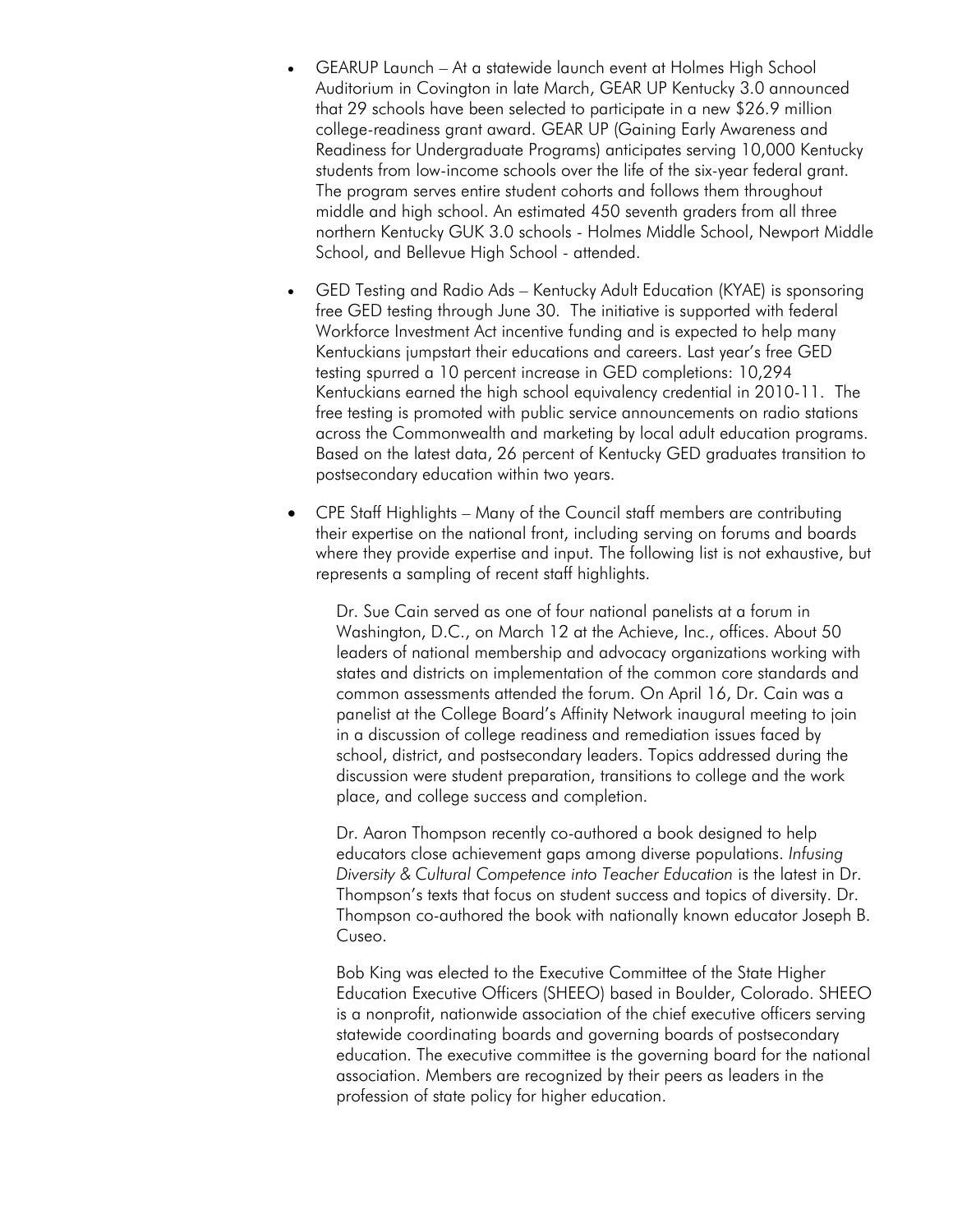## 2012-13 TUITION AND MANDATORY FEE RECOMMENDATION

Dr. John Hayek, CPE's senior vice president for budget, planning, and policy, provided an overview of the Council staff's 2012-13 resident, undergraduate tuition and mandatory fee ceilings recommendation. The recommendation equates to maximum base rate increases of 4 percent for KCTCS, 5 percent for the comprehensive universities, and 6 percent for the research institutions, rounded to the nearest whole dollar. The staff also recommends that the Council maintain the current floor for nonresident, undergraduate tuition and mandatory fees of two times the resident, undergraduate rate.

In addition, the Council staff recommends that the public universities be allowed to submit for Council approval market competitive resident and nonresident tuition and mandatory fee rates for graduate and online courses.

Dr. Hayek stated that the staff recommendation is based on a collaborative approach from discussions with various groups including the institutional presidents, chief budget officers, and the Student Government Association. Mr. King stated that the Student Government Association leaders did express concern over the increase.

Ms. O'Donoghue stated that the Student Government Association presidents understand the financial strain the institutions are facing but are concerned about the impact the increase in tuition will have on students. Ms. O'Donoghue stated, based on the constituency group she represents, she will be voting no for an increase in tuition rates for 2012-13.

MOTION: Dr. Wise moved that the proposed 2012-13 tuition and mandatory fee recommendation be approved. Mr. Weis seconded the motion.

VOTE: The motion passed.

2012-13 TUITION AND MANDATORY FEE RECOMMENDATION, NORTHERN KENTUCKY UNIVERSITY

Dr. Hayek presented the staff recommendation that the Council approve the 2012- 13 tuition and mandatory fee proposal and requested exceptions to the nonresident rate floor for Northern Kentucky University. The NKU proposal submitted to the Council is in compliance with the 5 percent ceiling.

In line with what NKU proposed and the Council approved last year (i.e., 2011- 12), Northern Kentucky University requested exceptions to the nonresident rate floor for their undergraduate Metropolitan rate and their Program for Adult-Centered Education (PACE) rate. The Council staff recommended approval of these nonresident rates as proposed by the university.

The NKU Board of Regents will act on the recommended rates at its May 2 meeting.

Mr. Denton stated he disliked the procedure of the Council acting on a recommendation prior to an institution's board approving the recommendation. He requested that in the future an institution's board of regents or trustees act on an item before that item is recommended to the Council for approval.

MOTION: Ms. Osborne moved that the 2012-13 tuition and mandatory fee and requested exceptions to the nonresident rate floor recommendation for Northern Kentucky University be approved. Dr. McKenney seconded the motion.

VOTE: The motion passed.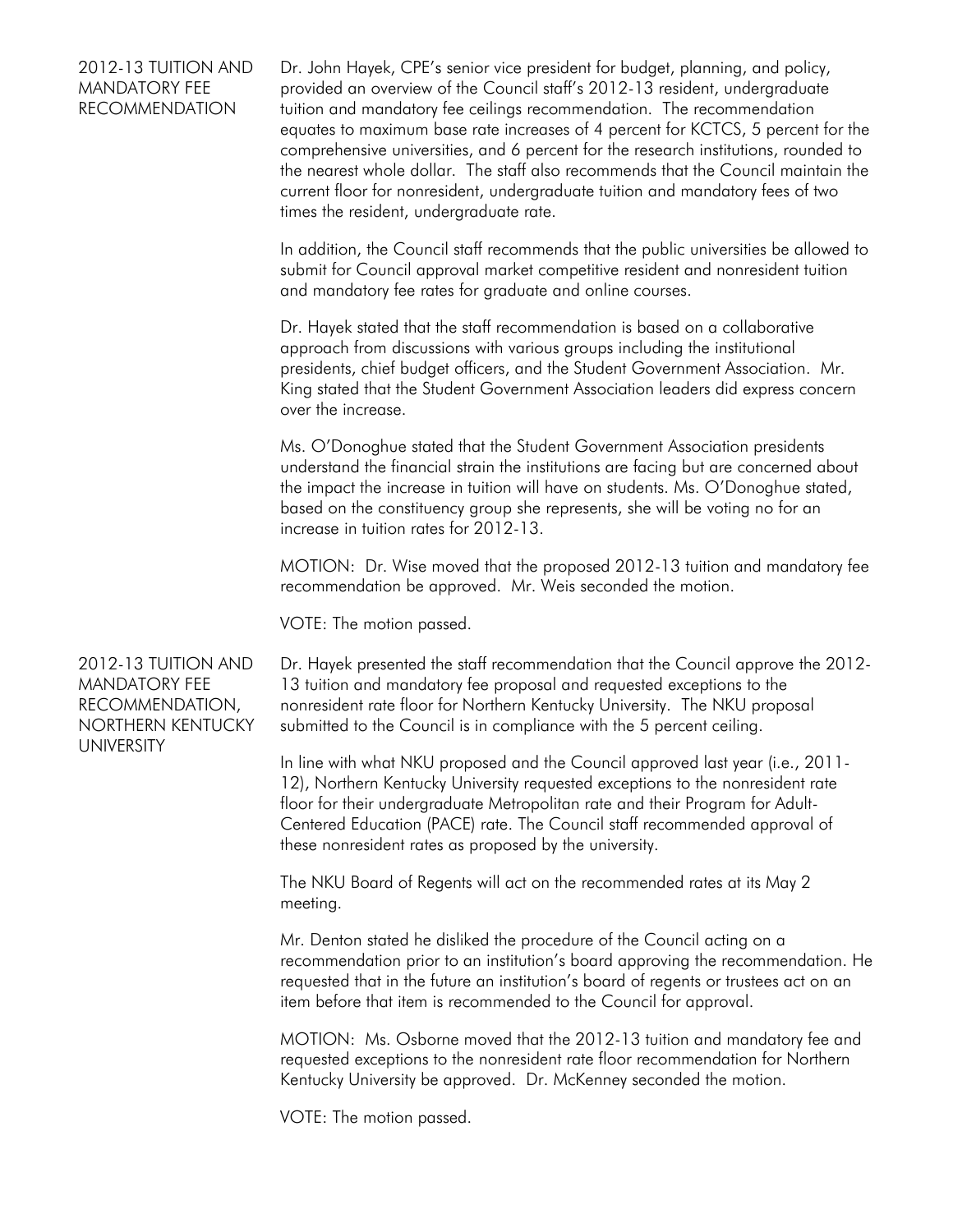## **SCHNELLENBERGER** FOOTBALL COMPLEX ADDITIONS/UPGRADES, UNIVERSITY OF **LOUISVILLE**

Mr. Sherron Jackson, CPE's assistant vice president for finance, presented the request of the University of Louisville for expansion of the Schnellenberger Football Complex weight and training rooms with \$7,500,000 of private funds. The project total scope is \$7,500,000. The University of Louisville Board of Trustees approved the project April 5, 2012.

This is a recently identified priority of the University of Louisville. The project is related to the facility plan and calls for the expansion of the football complex to enhance training and athletic preparation, including the weight and training rooms, equipment, and upgrading the existing areas. The proposed project will include the following related expansions, renovations, and upgrades: 11,500 square feet for weight room, 4,000 square feet for training room, 2,500 square feet for storage, mechanical and electrical space, and equipment for the expanded spaces. The project will allow the university to be more competitive at the Bowl Championship Series level. The project is scheduled to be completed fall 2013.

The project requires interim authorization because the project and funds have all come forward after the 2010-12 biennial budget was enacted. Therefore, authorization is needed to allow the university to properly design the project, complete the project bid process, award a contract, and complete the work by fall 2013. The project will be implemented under the prevailing wage law. The project will result in improvements to state-owned property with ownership of the improvements to accrue to the university upon completion.

The University of Louisville confirmed that the private funds come from the University Athletics Foundation. The project will not result in requests from the General Fund for maintenance and operating funds.

The project meets the requirement of KRS 45.760(7) that the source of funds be at least 50 percent federal or private. The university does not anticipate debt financing any portion of this project, thus the provisions of KRS 45.763 do not apply. The University of Louisville's Office of the Vice President for Business Affairs will implement the project.

MOTION: Mr. Flanagan moved that the request of the University of Louisville for expansion of the Schnellenberger Football Complex weight and training rooms with \$7,500,000 of private funds be approved. Mr. Weis seconded the motion.

VOTE: The motion passed.

## DUAL CREDIT POLICY Dr. Aaron Thompson, CPE's senior vice president for academic affairs, and Dr. Cain presented the staff recommendation that the Council approve the Dual Credit Policy for the Kentucky public postsecondary institutions.

The passage of House Bill 160 in the 2010 legislative session supports and enhances Kentucky's strategies for ensuring students can successfully transfer from the Kentucky Community and Technical College System to Kentucky's four-year universities and colleges. This goal is essential to improving the education pipeline and realizing the Commonwealth's educational attainment goals. The Kentucky Transfer Action Plan is the statewide implementation plan for HB160.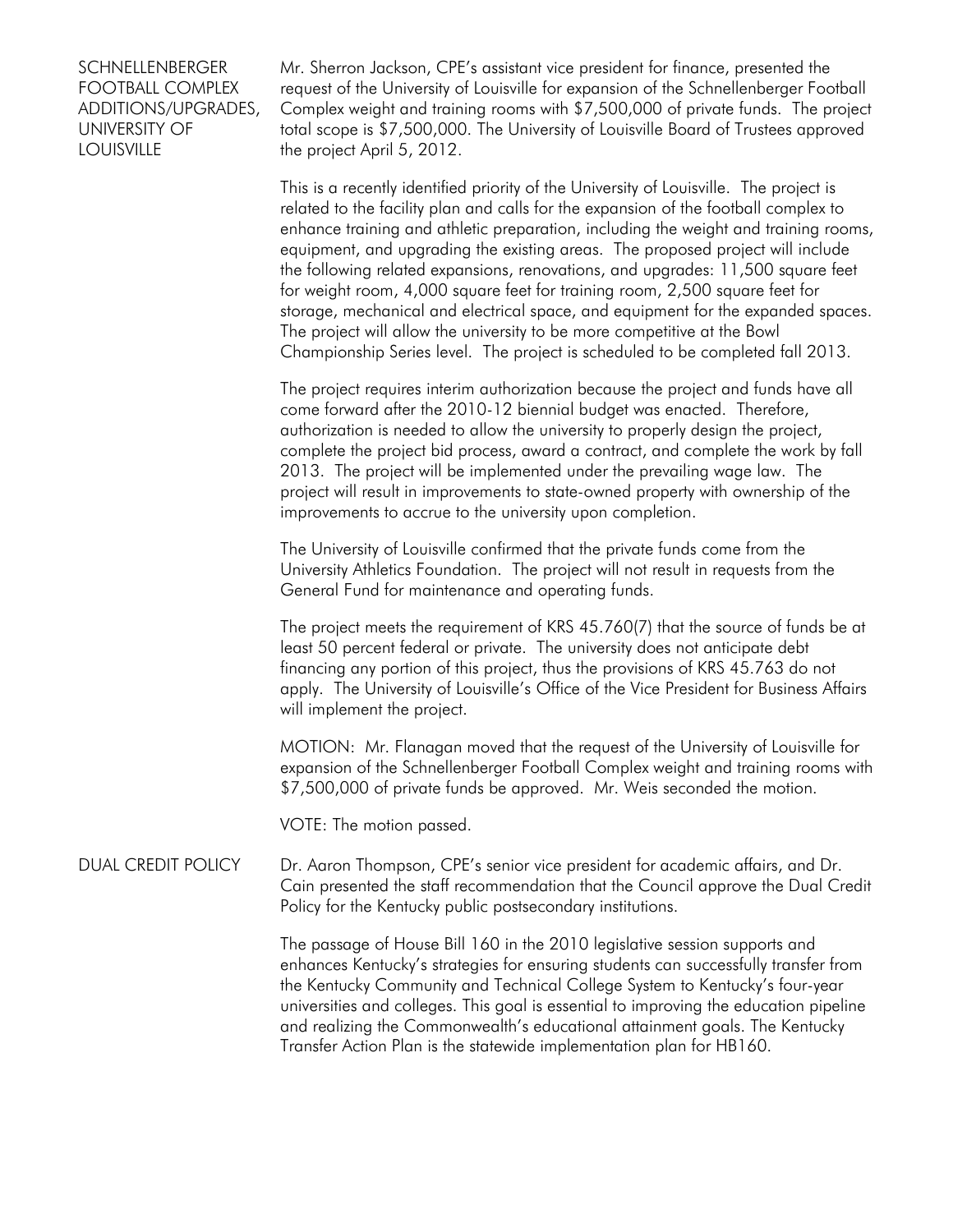As a part of the Kentucky Transfer Action Plan, a statewide Dual Credit Work Team comprised of faculty and administrative leaders was formed to create a Kentucky Standard Acceptable Scores for National Exams Table and to support the creation of a statewide Dual Credit Policy. The dual credit policy was created to define dual credit and outline the terms and conditions through which opportunities for dual credit will be provided for secondary students taking college-level courses and receive college and high school credit. The policy also outlines credit-byexamination guidelines for the Advanced Placement Program (AP) and the College-Level Examination Program (CLEP®) for secondary and other first-time students entering a public postsecondary institution. A survey of campus and statewide dual credit memorandums of understanding and memorandums of agreement were reviewed to create this policy.

MOTION: Mr. Denton moved that the proposed Dual Credit Policy for the Kentucky public postsecondary institutions be approved. Dr. Wise seconded the motion.

VOTE: The motion passed.

Dr. Tom Martin, CPE's senior associate for academic affairs, presented the staff recommendation that the Council approve the Doctorate in Physical Therapy at Western Kentucky University (CIP Code: 51.2308).

With only two physical therapy doctoral programs offered in the state, the proposed program will help Kentucky increase its capacity to educate more physical therapists and meet market demands, both locally and nationally.

The three-year program includes laboratory and lecture-based biology, two semesters of laboratory and lecture-based inorganic chemistry, two semesters of laboratory and lecture-based physics, social and behavioral sciences, research methods, and successful completion of a clinical experience. Graduates may pursue careers as clinicians, educators, researchers, administrators, supervisors, and consultants, providing services to a culturally and geographically diverse population in an ever changing healthcare environment.

MOTION: Ms. Moore moved that the proposed Doctorate in Physical Therapy at Western Kentucky University (CIP Code: 51.2308) be approved. Mr. Weis seconded the motion.

VOTE: The motion passed.

Dr. Martin presented the staff recommendation that the Council approve the Master of Science in Clinical Research Design at the University of Kentucky (CIP Code: 51.1401).

The M.S. in Clinical Research Design provides practicing health care professionals (M.D.s, D.M.D.s, Pharm.D.s, Clinical Psychologists, etc.) and those pursuing a terminal Ph.D. in fields like pharmacy, nursing, and psychology with the competencies to perform population-based research and clinical trials in accordance with the concept of bench-to-bedside (translational) practice.

Researchers in the basic sciences and pharmaceutical sciences are under increasing pressure to conduct translational research, while researchers in dentistry, nursing, and psychology are being encouraged to take an active role in community-based research.

DOCTORATE IN PHYSICAL THERAPY, WESTERN KENTUCKY UNIVERSITY

M.S. IN CLINICAL RESEARCH DESIGN, UNIVERSITY OF **KENTUCKY**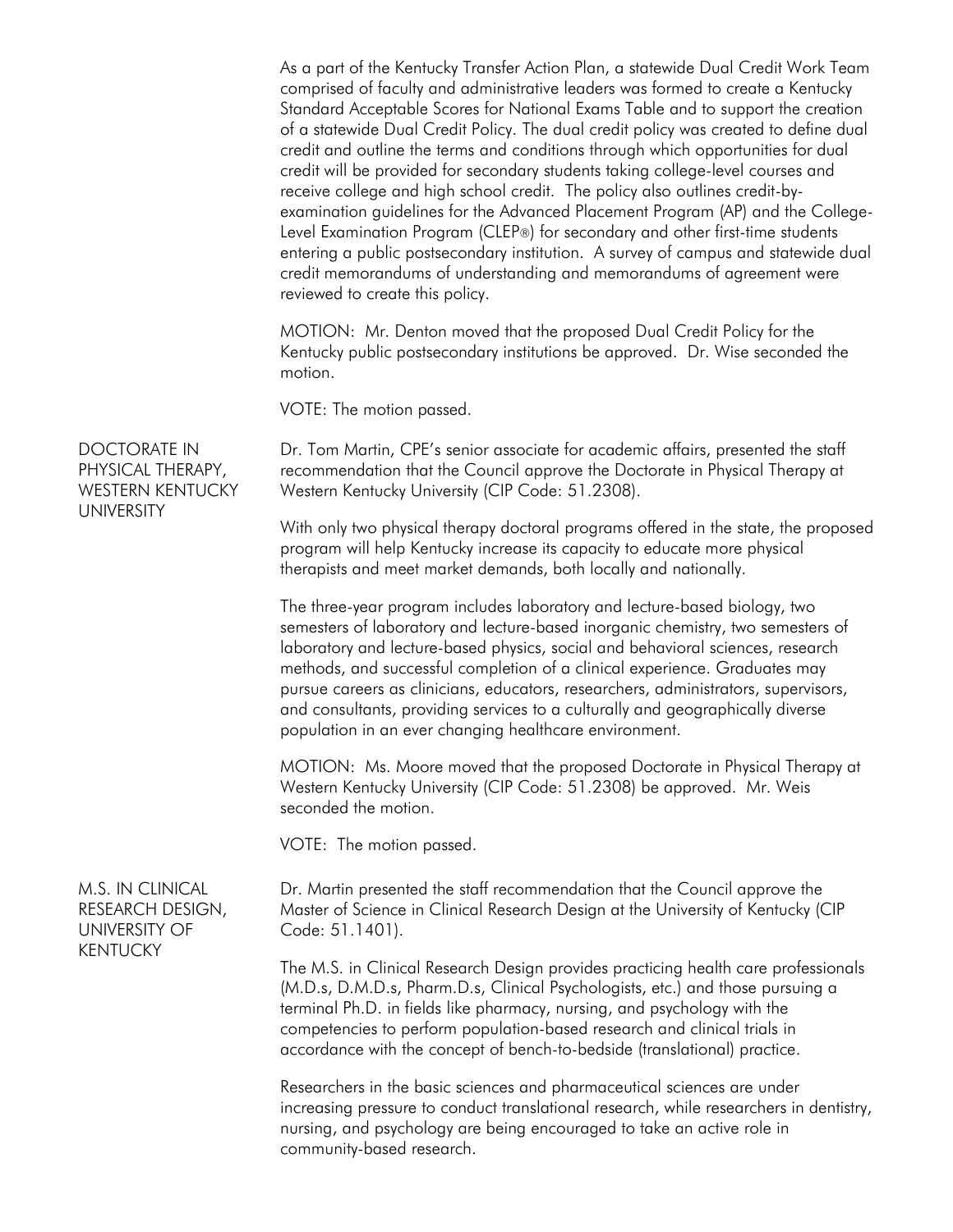Clinicians with academic appointments at UK and physicians off campus, including community-based physicians who wish to participate in clinical research, will be targeted for this program.

Students will complete a minimum of 31 credit hours of study. The core curriculum consists of 13 hours and a minimum of 12 elective credit hours. A practicum in mentored research and thesis research is required.

MOTION: Dr. Wise moved that the proposed Master of Science in Clinical Research Design at the University of Kentucky (CIP Code: 51.1401) be approved. Ms. Osborne seconded the motion.

VOTE: The motion passed.

KNOWHOW2TRANSFER **WEBSITE** PRESENTATION Dr. Thompson and Ms. Gabrielle Gayheart, CPE's webmaster, presented a demonstration of the KnowHow2Transfer website.

> The Council on Postsecondary Education and postsecondary institutions have worked with CollegeSource Inc. to develop a Transfer Equivalency and Degree Pathway Articulation System to facilitate transfer from institutions in the Kentucky Community and Technical College System to all public universities and some private institutions in the state. Over the past two years, Council staff and institutional representatives have worked to implement CollegeSource's Transfer Equivalency System software and develop KnowHow2Transfer–a public website that is built around the software's functionalities.

> The KnowHow2Transfer website provides students, advisors, and the general public with one place for information on the transfer process, institutional transfer policies, degree program requirements, and transfer contact information. It also allows users to find institution-specific course equivalencies by searching for individual courses and courses within general education block areas that will be accepted and applied toward graduation requirements. In addition, the website charts degree pathways, which are the courses that KCTCS students should take in order to complete their associate degree and transfer into specific baccalaureate programs. It also allows users to create and print lists of course equivalencies that meet general education and pre-major program requirements and outlines next steps in the transfer process.

> KnowHow2Transfer is a comprehensive interactive tool that meets key requirements of KRS 164.2951, also known as HB 160. It reflects the KCTCS common course numbering system, the statewide course classification system for general education, and alignment of general education and prerequisite learning outcomes. It can also be used to outline individual course and general education block transfer for students. The degree pathways show the alignment of associate of arts and associate of science degrees with related bachelor of arts and bachelor of science degrees. The website also notifies users of statewide common college readiness indicators, assessment instruments, course placement scores, and developmental course equivalencies. In addition, it provides statewide standard acceptable scores for AP courses and CLEP exams and the appropriate college course credit awarded for meeting those acceptable scores.

2012 LEGISLATIVE SESSION UPDATE Mr. Ron Carson, CPE's senior fellow and legislative liaison, and Dr. Hayek provided a report on actions related to postsecondary education including the 2012-14 budget resulting from the 2012 legislative session.